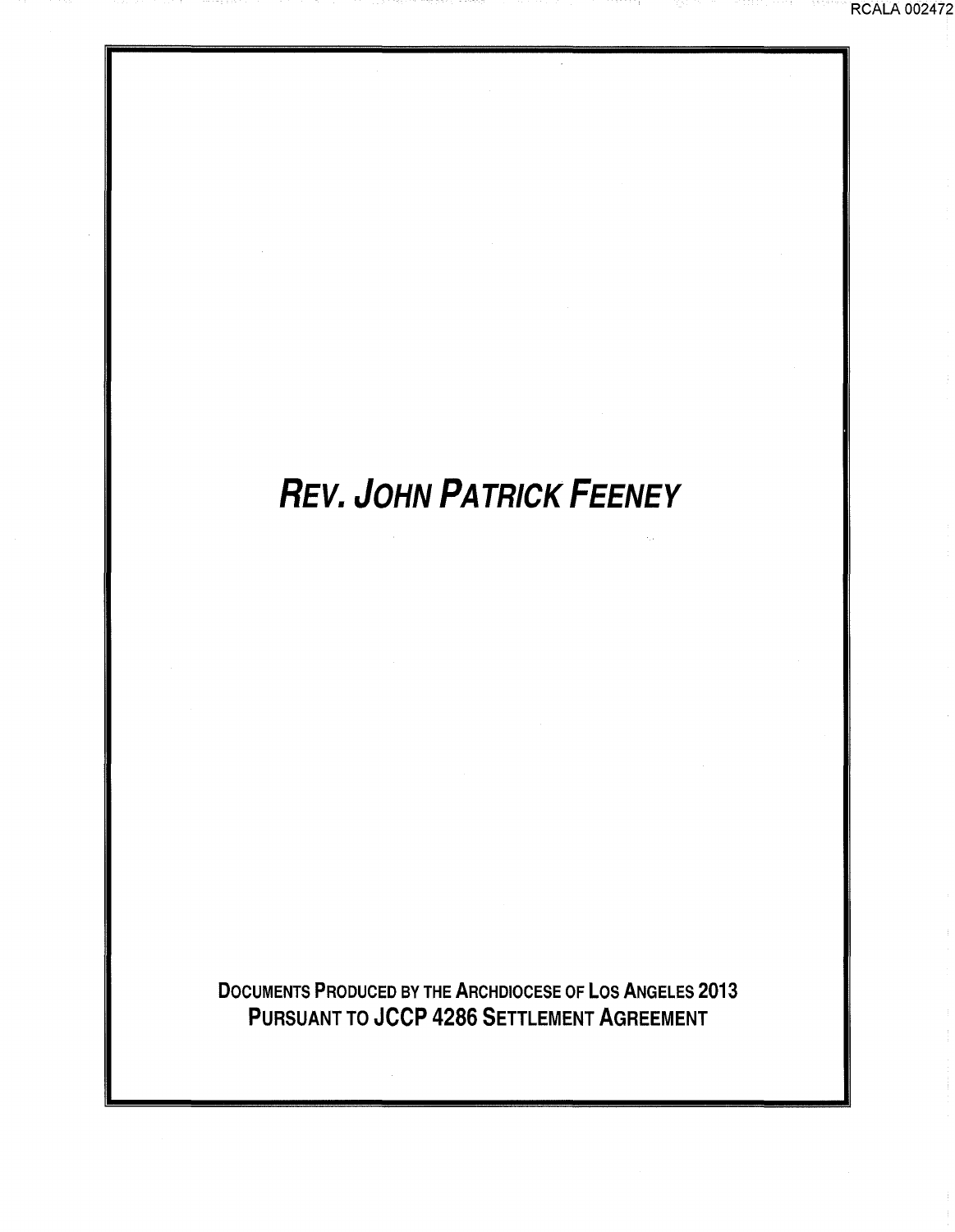### Vicar for Clergy Database

Clergy Assignment Record (Detailed)

## John Patrick Feeney

Current Primary Assignment Birth Date Birth Place Diaconate Ordination Priesthood Ordination Diocese Name Age: Deanery: -1 Date of Incardination Religious Community Ritual Ascription Ministry Status canon State Unknown Extern Priest *Incard Process* Begin Pension Date

**Seminary** Ethnicity

#### Fingerprint Verification and Safeguard Training

Date Background Check Virtus Training Date

#### Assignment History

#### **Assignment**

Unknown, This individual was identified during a file audit conducted during the summer of 2008 suggesting he once serve/present in the ADLA. The information regarding this service is incomplete and further investigation to confirm this service has not been taken

Beginning Date Completion Date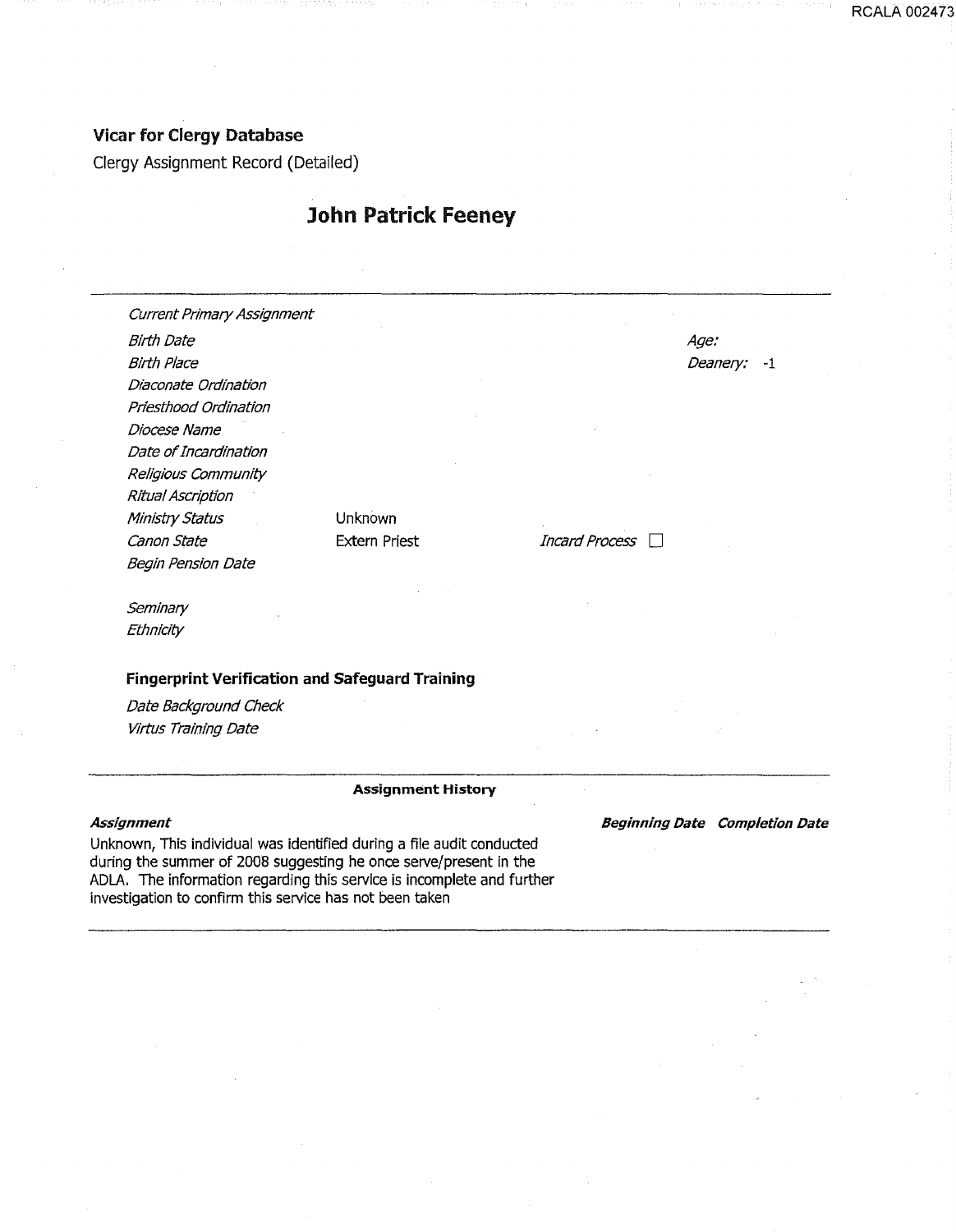**RCALA 002474** 



Middle P. Title Rev. First John ast Feeney Diocese Green Bay, Wisconsin Incardinated **rder** Living/Working Other Religious diocesan institution Address 1 REDACTED **Address 2** Zip REDACTED lity Los Angeles **State CA**  $2/0$  $:$ itle  $3$ Deny Faculties Beginning Date  $\mathbf{x}$ 

**Permanent Faculties Short Term** Annual Faculties

**Ending Date** Extended

**late** 

17/19/90 In residence at 3333 West 2nd Street, 56/129, Los Angeles CA 90004 Per Vicar General of Diocese of Green Bay (7/11/90). Priest is restricted from<br>my public ministry without permission of Bishop of Green Bay. Can Celebrate lass privately. In contact with Our Lady of Guadalupe Retreat Center in Cherry Valley. For more information Call Vicar General at REDACTED